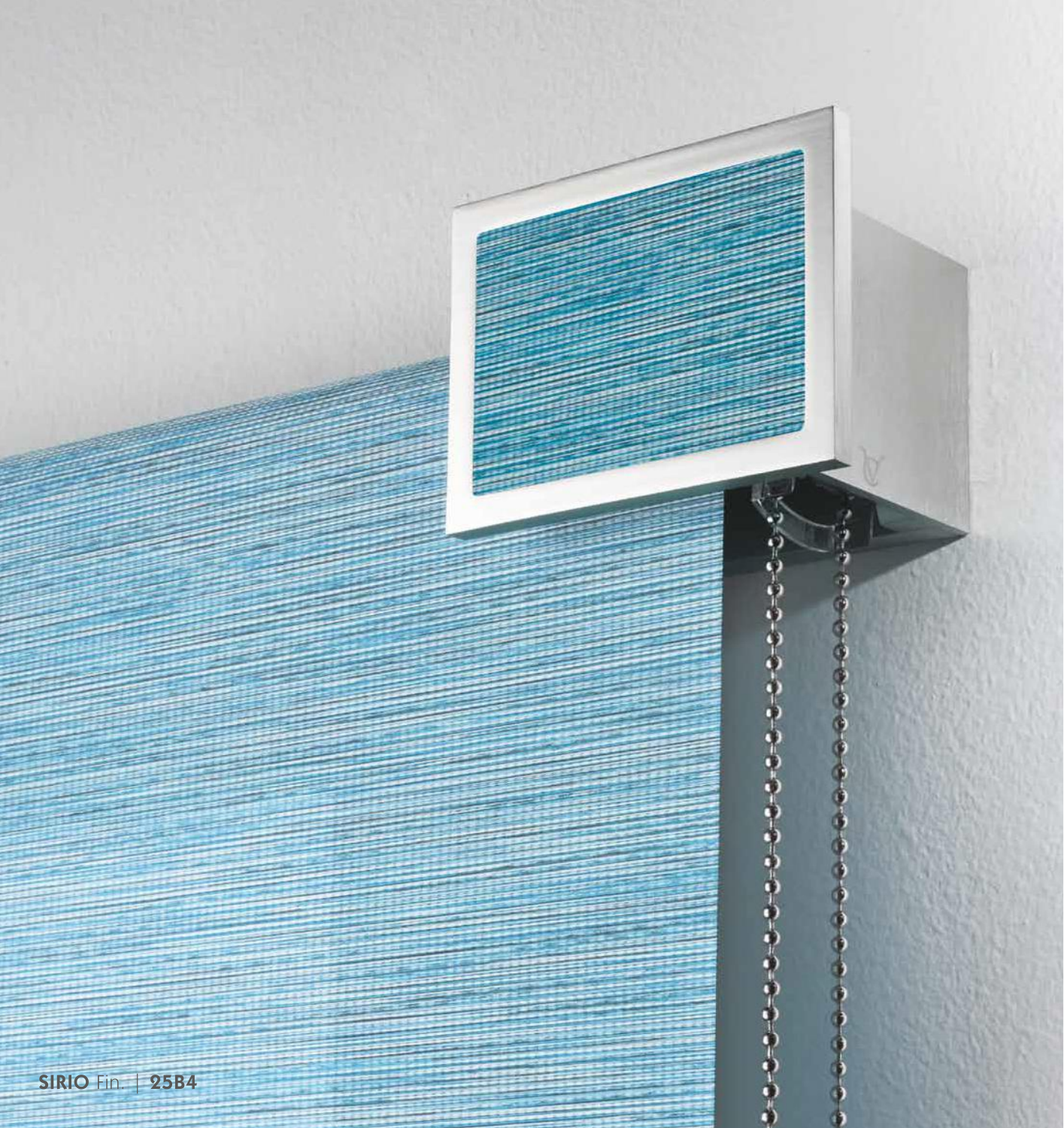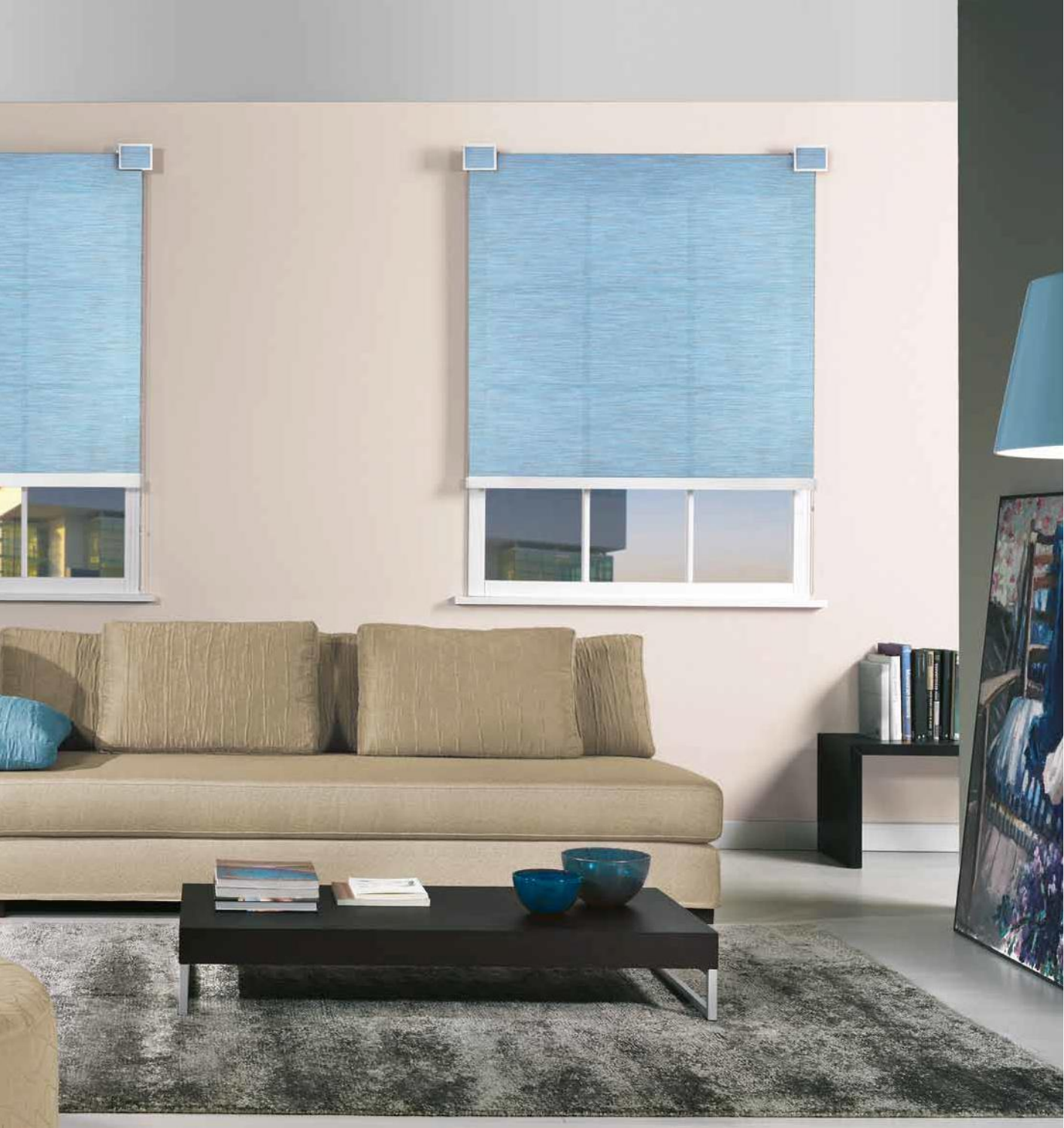LEO 50 - SIRIO - TITANIA - TUCANO







LEO 50 Cod. 873A19...SX / DX Sistema a parete<br>Wall system Wall system Système de face Wandmontage

SIRIO Cod. 913A19...SX / DX TITANIA Cod. 933A19...SX / DX Sistema pared System ścienny

TUCANO Cod. 953A19...SX / DX

| Cod.   | 911319SX / DX | 911329SX / DX | 911339SX / DX | 911349SX / DX |
|--------|---------------|---------------|---------------|---------------|
| A - mm | 27            | 144           | 192           | 242           |
| H - mm |               | 103           | ر ا           | 201           |



LEO 50 Cod. 873T29...SX / DX SIRIO Cod. 913T29...SX / DX TITANIA Cod. 933T29...SX / DX TUCANO Cod. 953T29...SX / DX Sistema a soffitto Ceiling system Système plafond Deckenmontage Sistema techo System sufitowy





**A =** Sporgenza supporto - Bracket's projection - Retour support - Träger Abstand - Escuadra de separación - Występwspornika

**H =** Distanza parete - Wall distance - Retour du mur - Wand Abstand - Distancia pared - Odległość od ściany

**L =** Larghezza sistema (cm) - System width (cm) - Largeur système (cm) - Gesamtbreite (cm) - Ancho sistema (cm) - Szerokość systemu (cm)

It = Larghezza singolo tessuto - Fabric width per unit - Largeur chaque toile - Stoff Breite - Ancho de cada tejido - Szerokość pojedynczej tkaniny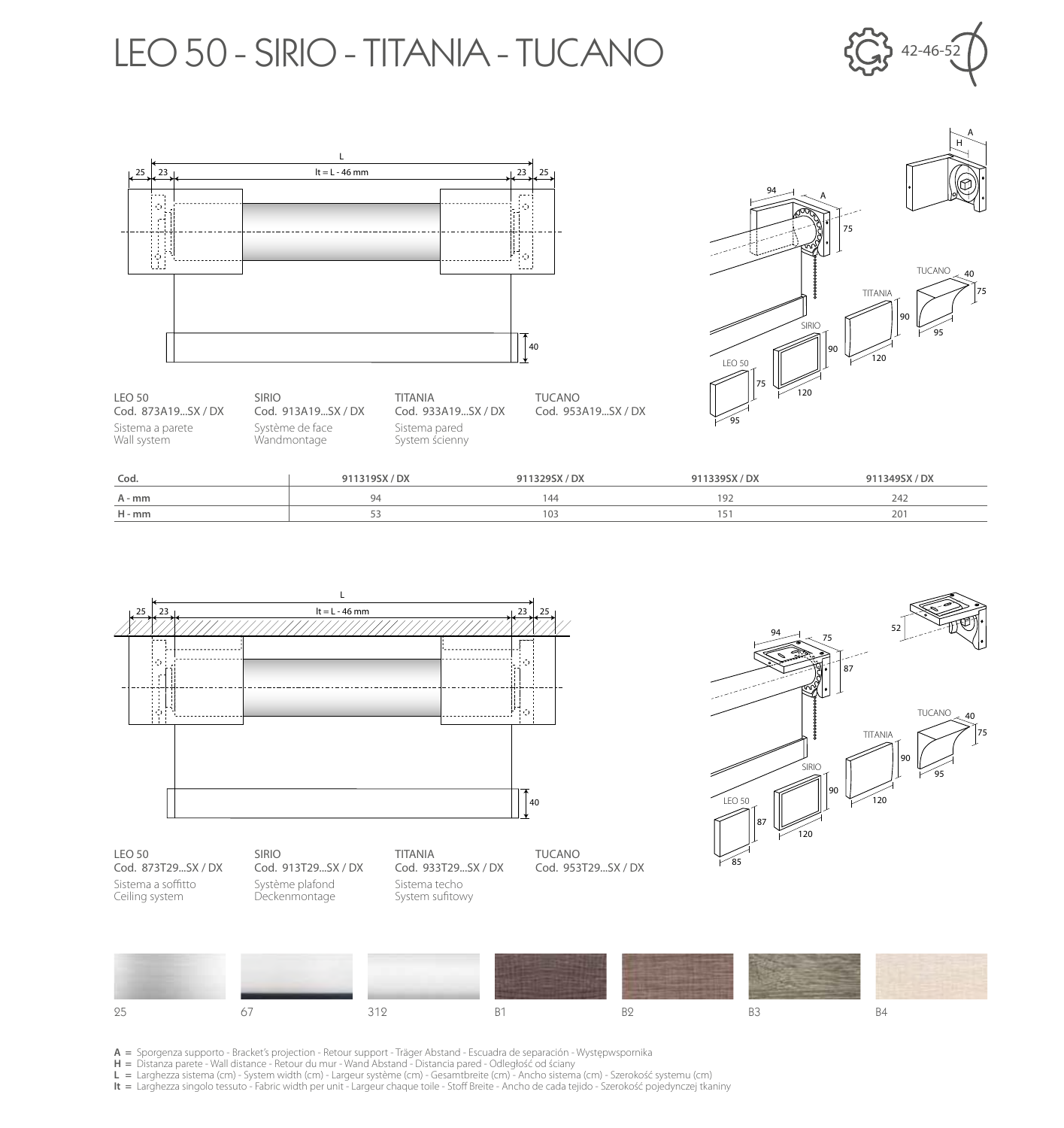### LEO 50 - SIRIO - TITANIA - TUCANO  $\widetilde{G}^{3}$ <sup>42-46-52</sup>



| FIN 25 - 312 |           |              |   |              |   |   |   |              |   |              |     |   |   |              |              |       |   |   |              |   |              | Supporti - Brackets - Supports - Träger - Soportes - Wsporniki Cod. 911319 - 911429 |   |    |
|--------------|-----------|--------------|---|--------------|---|---|---|--------------|---|--------------|-----|---|---|--------------|--------------|-------|---|---|--------------|---|--------------|-------------------------------------------------------------------------------------|---|----|
|              | $L - cm$  |              |   | 80           |   |   |   |              |   |              | 100 |   |   |              |              | 120   |   |   |              |   |              | 140                                                                                 |   |    |
|              | <b>CT</b> | $\mathbf{A}$ | B | $\mathsf{C}$ | D | E | F | $\mathbf{A}$ | B | $\mathsf{C}$ | D   | E | F | $\mathbf{A}$ | $\mathbf{B}$ | $C$ D | E | F | $\mathbf{A}$ | B | $\mathsf{C}$ | D                                                                                   | E | F. |
| 120          | $C - cm$  |              |   |              |   |   |   |              |   |              |     |   |   |              |              |       |   |   |              |   |              |                                                                                     |   |    |
| 140          |           |              |   |              |   |   |   |              |   |              |     |   |   |              |              |       |   |   |              |   |              |                                                                                     |   |    |
| 160          |           |              |   |              |   |   |   |              |   |              |     |   |   |              |              |       |   |   |              |   |              |                                                                                     |   |    |
| 180          |           |              |   |              |   |   |   |              |   |              |     |   |   |              |              |       |   |   |              |   |              |                                                                                     |   |    |
| 200          |           |              |   |              |   |   |   |              |   |              |     |   |   |              |              |       |   |   |              |   |              |                                                                                     |   |    |
| 220          |           |              |   |              |   |   |   |              |   |              |     |   |   |              |              |       |   |   |              |   |              |                                                                                     |   |    |
| 240          |           |              |   |              |   |   |   |              |   |              |     |   |   |              |              |       |   |   |              |   |              |                                                                                     |   |    |
| 260          |           |              |   |              |   |   |   |              |   |              |     |   |   |              |              |       |   |   |              |   |              |                                                                                     |   |    |
| 280          |           |              |   |              |   |   |   |              |   |              |     |   |   |              |              |       |   |   |              |   |              |                                                                                     |   |    |
| 300          |           |              |   |              |   |   |   |              |   |              |     |   |   |              |              |       |   |   |              |   |              |                                                                                     |   |    |

|     | $L - cm$ |              |   |            | 160 |    |    |              |   |              | 180 |   |    |   |   | 200        |   |   |     |              |          | 220        |   |   |   |
|-----|----------|--------------|---|------------|-----|----|----|--------------|---|--------------|-----|---|----|---|---|------------|---|---|-----|--------------|----------|------------|---|---|---|
|     | CT       | $\mathbf{A}$ | B | $\epsilon$ | D   | -E | F. | $\mathbf{A}$ | B | $\mathsf{C}$ | D   | E | F. | A | B | $\epsilon$ | D | E | -F. | $\mathbf{A}$ | <b>B</b> | $\epsilon$ | D | E | F |
| 120 | $C - cm$ |              |   |            |     |    |    |              |   |              |     |   |    |   |   |            |   |   |     |              |          |            |   |   |   |
| 140 |          |              |   |            |     |    |    |              |   |              |     |   |    |   |   |            |   |   |     |              |          |            |   |   |   |
| 160 |          |              |   |            |     |    |    |              |   |              |     |   |    |   |   |            |   |   |     |              |          |            |   |   |   |
| 180 |          |              |   |            |     |    |    |              |   |              |     |   |    |   |   |            |   |   |     |              |          |            |   |   |   |
| 200 |          |              |   |            |     |    |    |              |   |              |     |   |    |   |   |            |   |   |     |              |          |            |   |   |   |
| 220 |          |              |   |            |     |    |    |              |   |              |     |   |    |   |   |            |   |   |     |              |          |            |   |   |   |
| 240 |          |              |   |            |     |    |    |              |   |              |     |   |    |   |   |            |   |   |     |              |          |            |   |   |   |
| 260 |          |              |   |            |     |    |    |              |   |              |     |   |    |   |   |            |   |   |     |              |          |            |   |   |   |
| 280 |          |              |   |            |     |    |    |              |   |              |     |   |    |   |   |            |   |   |     |              |          |            |   |   |   |
| 300 |          |              |   |            |     |    |    |              |   |              |     |   |    |   |   |            |   |   |     |              |          |            |   |   |   |

|     | $L - cm$                             |   |   | 240 |   |   |   |              |   | 260 |   |    |    |   |   | 280          |   |    |    |   |   |            | 300 |   |    |
|-----|--------------------------------------|---|---|-----|---|---|---|--------------|---|-----|---|----|----|---|---|--------------|---|----|----|---|---|------------|-----|---|----|
|     | $\overline{\mathsf{C}}$ $\mathsf{T}$ | A | B |     | D | E | F | $\mathbf{A}$ | B | C   | D | E. | F. | A | B | $\mathbf{C}$ | D | E. | F. | A | B | $\epsilon$ | D   | E | F. |
| 120 | $C$ - cm                             |   |   |     |   |   |   |              |   |     |   |    |    |   |   |              |   |    |    |   |   |            |     |   |    |
| 140 |                                      |   |   |     |   |   |   |              |   |     |   |    |    |   |   |              |   |    |    |   |   |            |     |   |    |
| 160 |                                      |   |   |     |   |   |   |              |   |     |   |    |    |   |   |              |   |    |    |   |   |            |     |   |    |
| 180 |                                      |   |   |     |   |   |   |              |   |     |   |    |    |   |   |              |   |    |    |   |   |            |     |   |    |
| 200 |                                      |   |   |     |   |   |   |              |   |     |   |    |    |   |   |              |   |    |    |   |   |            |     |   |    |
| 220 |                                      |   |   |     |   |   |   |              |   |     |   |    |    |   |   |              |   |    |    |   |   |            |     |   |    |
| 240 |                                      |   |   |     |   |   |   |              |   |     |   |    |    |   |   |              |   |    |    |   |   |            |     |   |    |
| 260 |                                      |   |   |     |   |   |   |              |   |     |   |    |    |   |   |              |   |    |    |   |   |            |     |   |    |
| 280 |                                      |   |   |     |   |   |   |              |   |     |   |    |    |   |   |              |   |    |    |   |   |            |     |   |    |
| 300 |                                      |   |   |     |   |   |   |              |   |     |   |    |    |   |   |              |   |    |    |   |   |            |     |   |    |

#### Maggiorazioni - Surcharges - Suppléments - Zuschläge - Suplementos - Dodatkowa opłata

| 67                                                                              |  |
|---------------------------------------------------------------------------------|--|
|                                                                                 |  |
| $\frac{25 B1 - B2 - B3 - B4*}{67 B1 - B2 - B3 - B4*}$<br>312 B1 - B2 - B3 - B4* |  |
|                                                                                 |  |
|                                                                                 |  |
| N&D                                                                             |  |

\* Disponibili per modello Sirio - Available for model Sirio - Disponibles pour modèle Sirio - Verfügbar für das Modell Sirio - Disponibles por modelo Sirio - Również dla modelu Sirio

**CT =** Classe tessuto - Fabric category - Catégorie tissu - Gewebegruppe - Categoría tejido - Klasa tkaniny

**FIN =** Finitura - Finish - Finition - Fertigung - Acabado - Wykończenie

**L =** Larghezza sistema (cm) - System width (cm) - Largeur système (cm) - Gesamtbreite (cm) - Ancho sistema (cm) - Szerokość systemu (cm)

 $C$  = Altezza tessuto (cm) - Fabric height (cm) - Hauteur de la toile (cm) - Stoff Höhe (cm) - Altura tejido (cm) - Wysokość tkaniny (cm)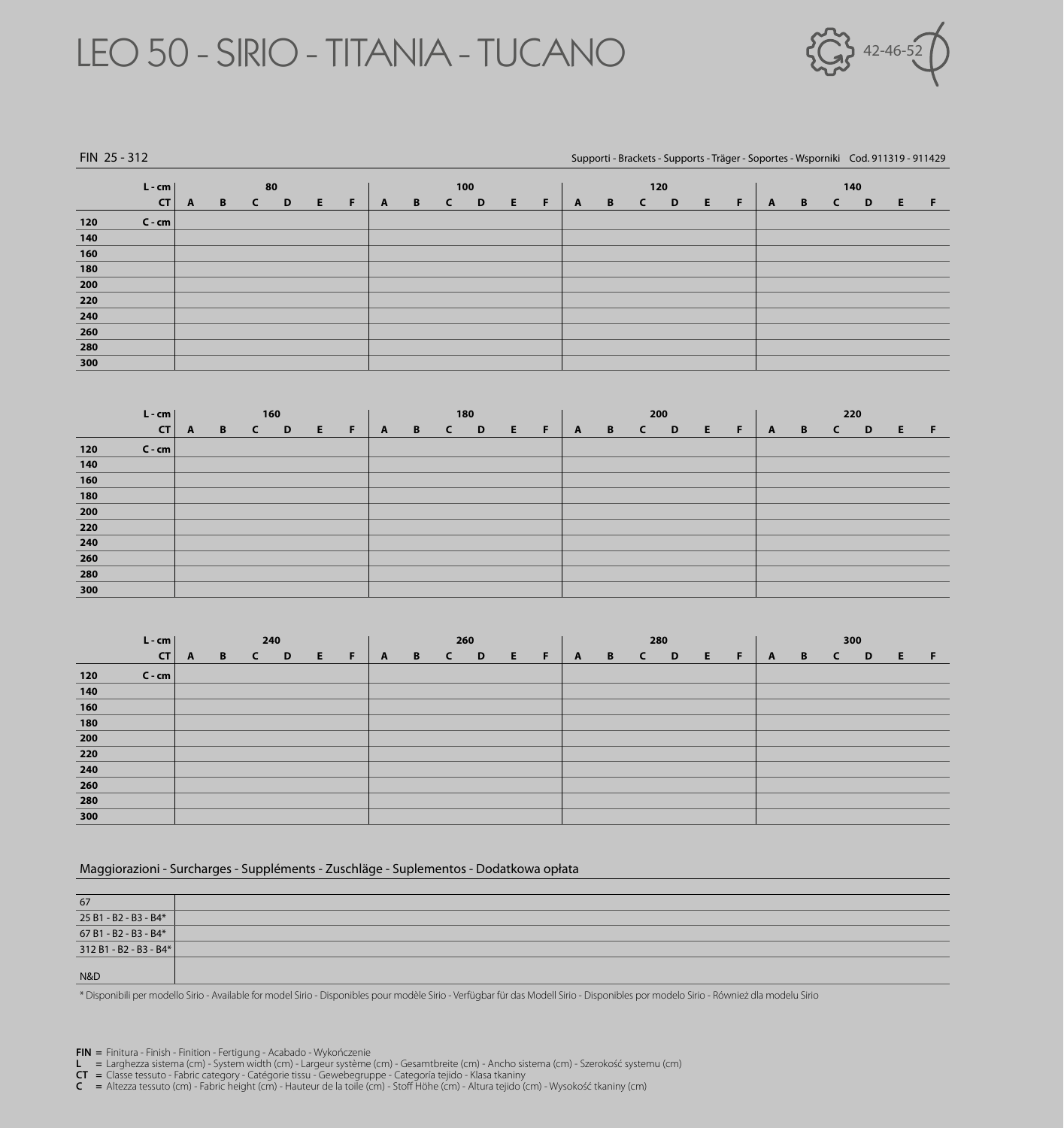### LEO 50 - SIRIO - TITANIA - TUCANO







SIRIO Cod. 913B14 TITANIA Cod. 933B14 Système continu de face Wandsystem mit Seite an Seite Stoffen

TUCANO Cod. 953B14 Sistema pared continuo System ścienny ciągły



| Cod.   | 911614 | 911664 |
|--------|--------|--------|
| A - mm |        | 144    |
| H - mm |        | 103    |



LEO 50 Cod. 873W24 Sistema continuo a soffitto Ceiling consecutive system SIRIO Cod. 913W24 TITANIA Cod. 933W24 Système continu plafond Deckensystem mit Seite an Seite Stoffen

TUCANO Cod. 953W24 Sistema continuo techo System sufitowy ciągły





**A =** Sporgenza supporto - Bracket's projection - Retour support - Träger Abstand - Escuadra de separación - Występwspornika

**H =** Distanza parete - Wall distance - Retour du mur - Wand Abstand - Distancia pared - Odległość od ściany

**L =** Larghezza sistema (cm) - System width (cm) - Largeur système (cm) - Gesamtbreite (cm) - Ancho sistema (cm) - Szerokość systemu (cm)

It = Larghezza singolo tessuto - Fabric width per unit - Largeur chaque toile - Stoff Breite - Ancho de cada tejido - Szerokość pojedynczej tkaniny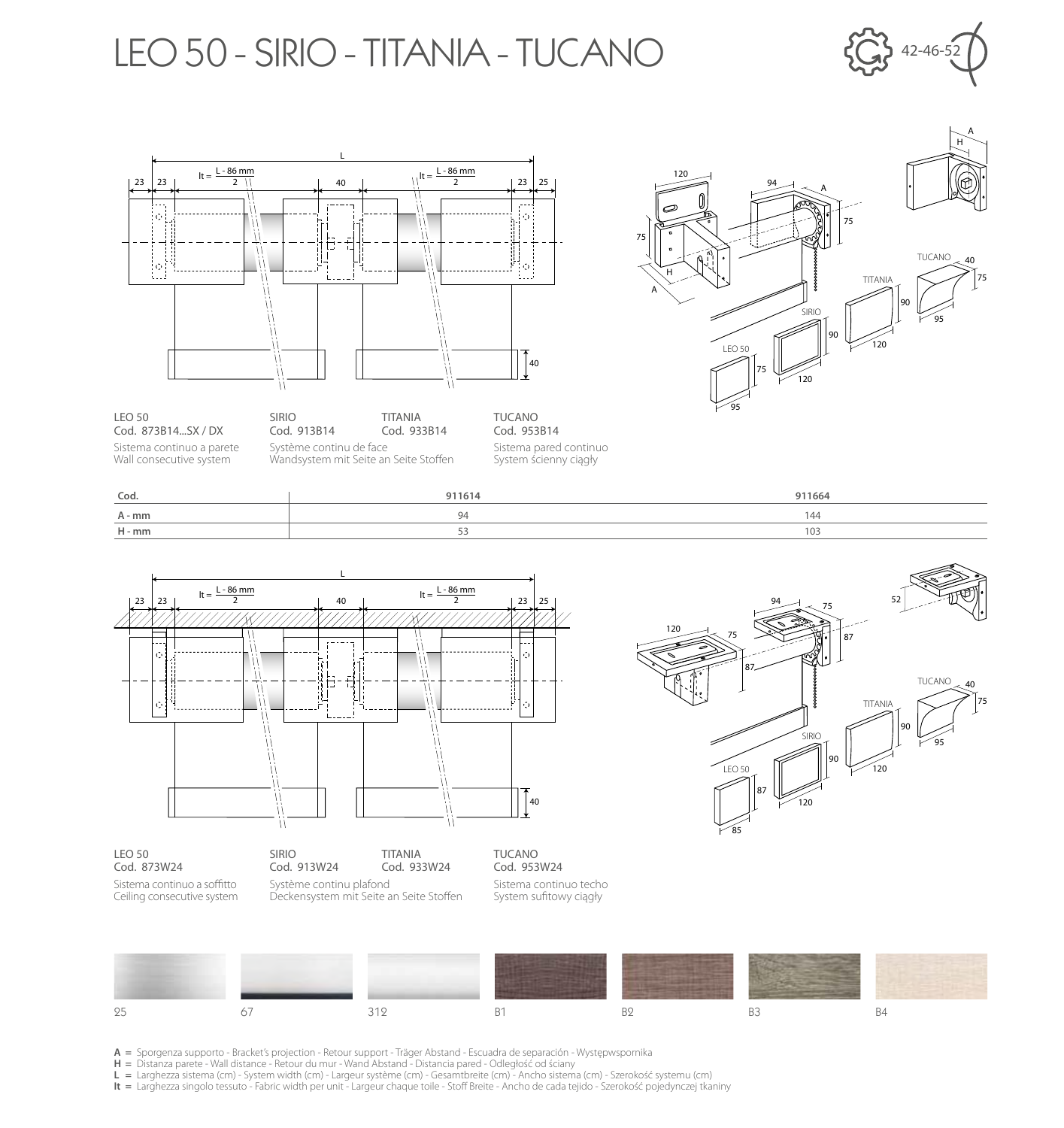### LEO 50 - SIRIO - TITANIA - TUCANO  $\widetilde{G}$  42-46-52



| FIN 25 - 312 |           |   |   |     |   |   |    |              |   |              |     |   |    |              |              |              |   |   |     | Supporti - Brackets - Supports - Träger - Soportes - Wsporniki Cod. 911319 - 911429 |   |     |   |   |    |
|--------------|-----------|---|---|-----|---|---|----|--------------|---|--------------|-----|---|----|--------------|--------------|--------------|---|---|-----|-------------------------------------------------------------------------------------|---|-----|---|---|----|
|              | $L - cm$  |   |   | 200 |   |   |    |              |   |              | 240 |   |    |              |              | 280          |   |   |     |                                                                                     |   | 320 |   |   |    |
|              | <b>CT</b> | A | B |     | D | E | F. | $\mathbf{A}$ | B | $\mathsf{C}$ | D   | E | F. | $\mathbf{A}$ | $\mathbf{B}$ | $\mathsf{C}$ | D | E | - F | $\mathbf{A}$                                                                        | B |     | D | E | F. |
| 120          | $C - cm$  |   |   |     |   |   |    |              |   |              |     |   |    |              |              |              |   |   |     |                                                                                     |   |     |   |   |    |
| 140          |           |   |   |     |   |   |    |              |   |              |     |   |    |              |              |              |   |   |     |                                                                                     |   |     |   |   |    |
| 160          |           |   |   |     |   |   |    |              |   |              |     |   |    |              |              |              |   |   |     |                                                                                     |   |     |   |   |    |
| 180          |           |   |   |     |   |   |    |              |   |              |     |   |    |              |              |              |   |   |     |                                                                                     |   |     |   |   |    |
| 200          |           |   |   |     |   |   |    |              |   |              |     |   |    |              |              |              |   |   |     |                                                                                     |   |     |   |   |    |
| 220          |           |   |   |     |   |   |    |              |   |              |     |   |    |              |              |              |   |   |     |                                                                                     |   |     |   |   |    |
| 240          |           |   |   |     |   |   |    |              |   |              |     |   |    |              |              |              |   |   |     |                                                                                     |   |     |   |   |    |
| 260          |           |   |   |     |   |   |    |              |   |              |     |   |    |              |              |              |   |   |     |                                                                                     |   |     |   |   |    |
| 280          |           |   |   |     |   |   |    |              |   |              |     |   |    |              |              |              |   |   |     |                                                                                     |   |     |   |   |    |
| 300          |           |   |   |     |   |   |    |              |   |              |     |   |    |              |              |              |   |   |     |                                                                                     |   |     |   |   |    |

|     | $L - cm$ |              |   | 360        |   |          |    |              |   | 400          |   |   |    |              |          | 440        |              |   |     |   |          |            | 480 |    |    |
|-----|----------|--------------|---|------------|---|----------|----|--------------|---|--------------|---|---|----|--------------|----------|------------|--------------|---|-----|---|----------|------------|-----|----|----|
|     | CT       | $\mathbf{A}$ | B | $\epsilon$ | D | <b>E</b> | F. | $\mathbf{A}$ | B | $\mathsf{C}$ | D | E | F. | $\mathbf{A}$ | <b>B</b> | $\epsilon$ | $\mathbf{D}$ | E | -F. | A | <b>B</b> | $\epsilon$ | D   | E. | F. |
| 120 | $C - cm$ |              |   |            |   |          |    |              |   |              |   |   |    |              |          |            |              |   |     |   |          |            |     |    |    |
| 140 |          |              |   |            |   |          |    |              |   |              |   |   |    |              |          |            |              |   |     |   |          |            |     |    |    |
| 160 |          |              |   |            |   |          |    |              |   |              |   |   |    |              |          |            |              |   |     |   |          |            |     |    |    |
| 180 |          |              |   |            |   |          |    |              |   |              |   |   |    |              |          |            |              |   |     |   |          |            |     |    |    |
| 200 |          |              |   |            |   |          |    |              |   |              |   |   |    |              |          |            |              |   |     |   |          |            |     |    |    |
| 220 |          |              |   |            |   |          |    |              |   |              |   |   |    |              |          |            |              |   |     |   |          |            |     |    |    |
| 240 |          |              |   |            |   |          |    |              |   |              |   |   |    |              |          |            |              |   |     |   |          |            |     |    |    |
| 260 |          |              |   |            |   |          |    |              |   |              |   |   |    |              |          |            |              |   |     |   |          |            |     |    |    |
| 280 |          |              |   |            |   |          |    |              |   |              |   |   |    |              |          |            |              |   |     |   |          |            |     |    |    |
| 300 |          |              |   |            |   |          |    |              |   |              |   |   |    |              |          |            |              |   |     |   |          |            |     |    |    |

|     | $L - cm$ |              |              | 520 |   |    |    |              |   | 560        |   |   |    |   |   | 600        |   |    |     |  |
|-----|----------|--------------|--------------|-----|---|----|----|--------------|---|------------|---|---|----|---|---|------------|---|----|-----|--|
|     | CT       | $\mathbf{A}$ | $\mathbf{B}$ | c   | D | E. | F. | $\mathbf{A}$ | B | $\epsilon$ | D | E | F. | A | B | $\epsilon$ | D | E. | - F |  |
| 120 | $C$ - cm |              |              |     |   |    |    |              |   |            |   |   |    |   |   |            |   |    |     |  |
| 140 |          |              |              |     |   |    |    |              |   |            |   |   |    |   |   |            |   |    |     |  |
| 160 |          |              |              |     |   |    |    |              |   |            |   |   |    |   |   |            |   |    |     |  |
| 180 |          |              |              |     |   |    |    |              |   |            |   |   |    |   |   |            |   |    |     |  |
| 200 |          |              |              |     |   |    |    |              |   |            |   |   |    |   |   |            |   |    |     |  |
| 220 |          |              |              |     |   |    |    |              |   |            |   |   |    |   |   |            |   |    |     |  |
| 240 |          |              |              |     |   |    |    |              |   |            |   |   |    |   |   |            |   |    |     |  |
| 260 |          |              |              |     |   |    |    |              |   |            |   |   |    |   |   |            |   |    |     |  |
| 280 |          |              |              |     |   |    |    |              |   |            |   |   |    |   |   |            |   |    |     |  |
| 300 |          |              |              |     |   |    |    |              |   |            |   |   |    |   |   |            |   |    |     |  |

#### Maggiorazioni - Surcharges - Suppléments - Zuschläge - Suplementos - Dodatkowa opłata

| 67                                                                                                                                       |  |
|------------------------------------------------------------------------------------------------------------------------------------------|--|
|                                                                                                                                          |  |
| $\begin{array}{ l } \hline 25 B1 - B2 - B3 - B4* \\ \hline 67 B1 - B2 - B3 - B4* \\ \hline 312 B1 - B2 - B3 - B4* \\ \hline \end{array}$ |  |
|                                                                                                                                          |  |
|                                                                                                                                          |  |
| N&D                                                                                                                                      |  |

\* Disponibili per modello Sirio - Available for model Sirio - Disponibles pour modèle Sirio - Verfügbar für das Modell Sirio - Disponibles por modelo Sirio - Również dla modelu Sirio

**CT =** Classe tessuto - Fabric category - Catégorie tissu - Gewebegruppe - Categoría tejido - Klasa tkaniny

**FIN =** Finitura - Finish - Finition - Fertigung - Acabado - Wykończenie

**L =** Larghezza sistema (cm) - System width (cm) - Largeur système (cm) - Gesamtbreite (cm) - Ancho sistema (cm) - Szerokość systemu (cm)

**C =** Altezza tessuto (cm) - Fabric height (cm) - Hauteur de la toile (cm) - Sto Höhe (cm) - Altura tejido (cm) - Wysokość tkaniny (cm)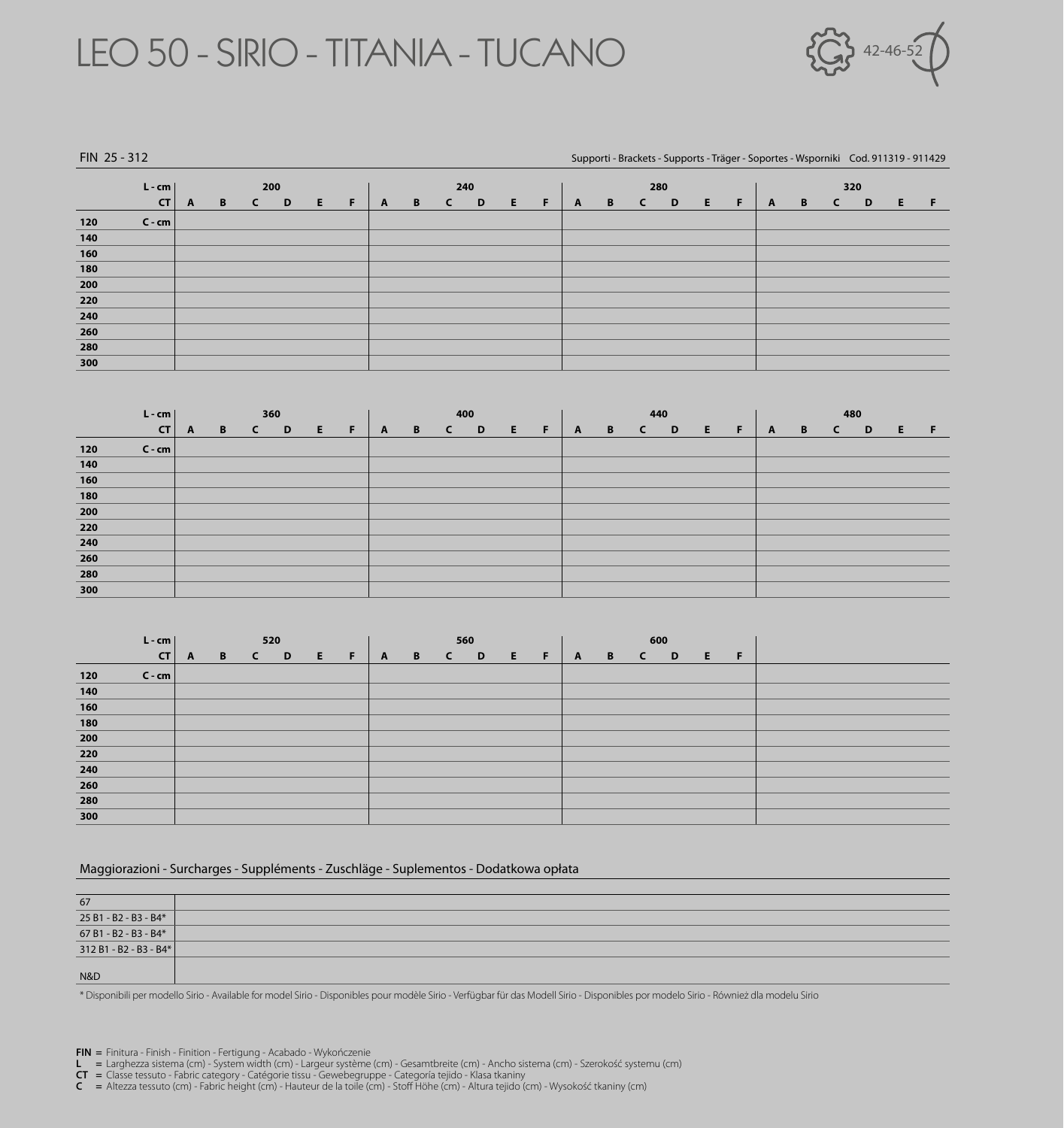

Borchia Plate Plaque



Borchia Plate Plaque



9113-- Lato perno Pivot side Côté pivot



873055 Leo 50 913055 Sirio Platte Placa Front dekoracyjny



Front dekoracyjny







9113-- Lato catena Chain side Côté chainette

A

15

98

Doppio lato perno Double pivot side Double côté pivot Doppelträger Pchseseite Doble lado pivote Podwójny strona czopu

H





911458 911498 911459 911499 Doppio lato catena Double chain side Double côté chainette Doppelträger Cetteseite Doble lado cadena Podwójny strona łańcuszka

75

**67**

**P =** Lato perno - Pivot side - Côté pivot - Achseseite - Lado Pivote - Strona czopa **C =** Lato catena - Chain side - Côté chainette - Ketteseite - Lado cadena - Strona lańcuszka

SISTEMA A PARETE - WALL SYSTEM - SYSTÈME DE FACE - WANDMONTAGE - SISTEMA PARED - SYSTEM ŚCIENNY

| Cod.                  |          | 873055    | 913055 |
|-----------------------|----------|-----------|--------|
| <b>FIN</b>            | $A - mm$ | $95 - 85$ |        |
|                       | $H - mm$ | $75 - 87$ |        |
| $25 - 312$            |          |           |        |
| 67                    |          |           |        |
| 25 B1 - B2 - B3 - B4  |          |           |        |
| 67 B1 - B2 - B3 - B4  |          |           |        |
| 312 B1 - B2 - B3 - B4 |          |           |        |

| Cod.       | 933055 | 953055 |
|------------|--------|--------|
| <b>FIN</b> |        |        |
| $25 - 312$ |        |        |
| 67         |        |        |

| Cod.       |          | 911318SX/DX | 911328SX/DX | 911338SX/DX | 911348SX/DX |
|------------|----------|-------------|-------------|-------------|-------------|
| <b>FIN</b> | $A - mm$ | 94          | 144         | 192         | 242         |
|            | $H - mm$ | 53          | 103         | 151         | 201         |
| $25 - 312$ |          |             |             |             |             |
| 67         |          |             |             |             |             |

| Cod.       |          | 911319SX/DX | 911329SX/DX | 911339SX/DX | 911349SX/DX |
|------------|----------|-------------|-------------|-------------|-------------|
| <b>FIN</b> | A - mm   | 94          | 144         | 192         | 242         |
|            | $H - mm$ | 53          | 103         | 151         | 201         |
| $25 - 312$ |          |             |             |             |             |
| 67         |          |             |             |             |             |

| Cod.       |          | 911458SX/DX | 911498SX/DX | 911459SX/DX | 911499SX/DX |
|------------|----------|-------------|-------------|-------------|-------------|
| <b>FIN</b> | A - mm   | 192         | 242         | 192         | 242         |
|            | $H - mm$ | 53          | 103         | 53          | 103         |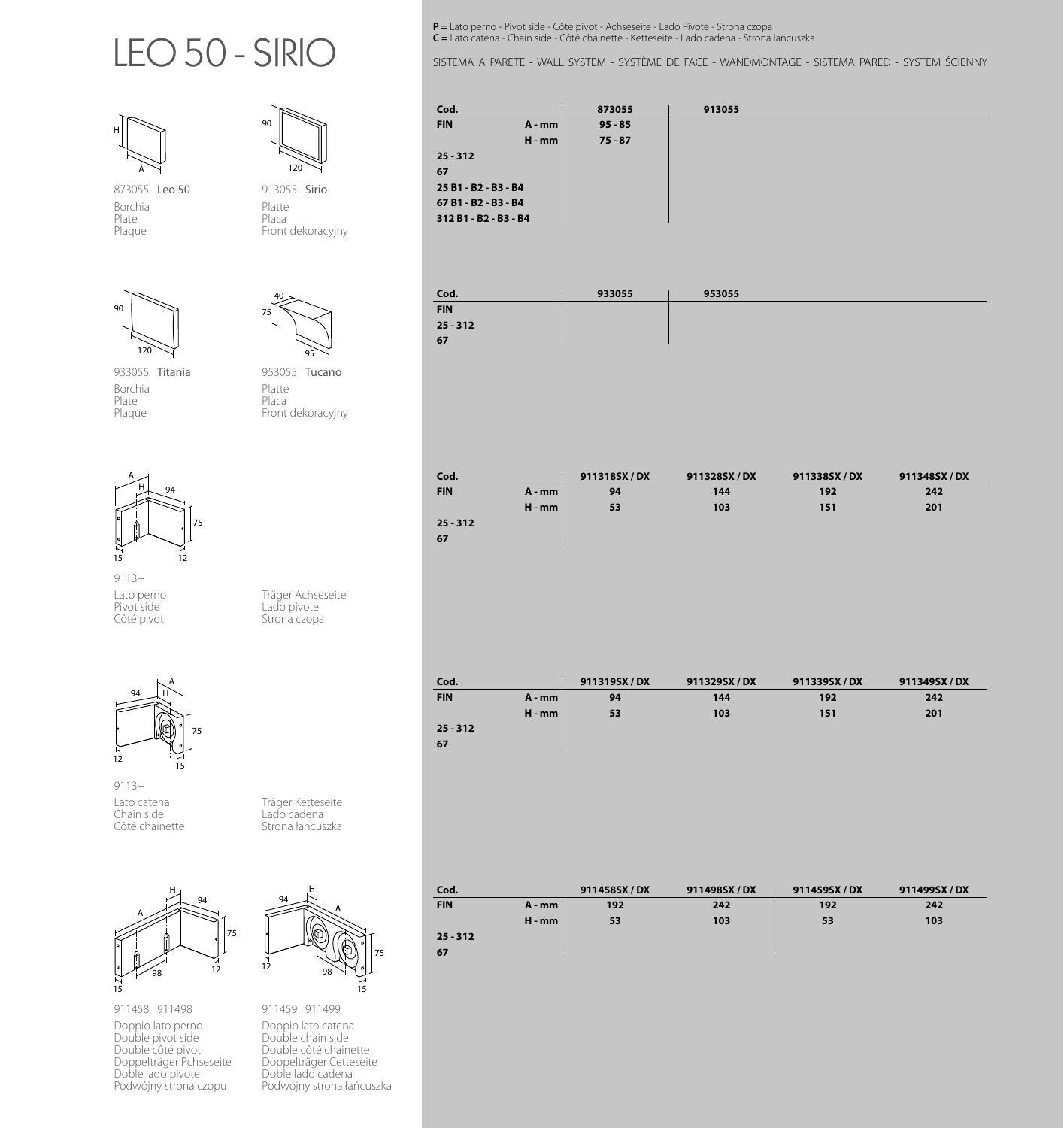# TITANIA- TUCANO



911614 911664 911615 911665 Intermedio P/P Middle P/P Intermèdiaire P/P Mittelträger P/P Intermedio P/P Środkowy P/P



Intermedio P/C Middle P/C Intermèdiaire P/C Mittelträger P/C Intermedio P/C Środkowy P/C



SISTEMA A PARETE - WALL SYSTEM - SYSTÈME DE FACE - WANDMONTAGE - SISTEMA PARED - SYSTEM ŚCIENNY

| Cod.       |          | 911614 | 911664 | 911615 | 911665 |
|------------|----------|--------|--------|--------|--------|
| <b>FIN</b> | $A - mm$ | 94     | 144    | 94     | 144    |
|            | $H - mm$ | 53     | 103    | 53     | 103    |
| $25 - 312$ |          |        |        |        |        |
| 67         |          |        |        |        |        |



911616 911666 911617 911667 Intermedio C/P Middle C/P Intermèdiaire C/P Mittelträger C/P Intermedio C/P Środkowy C/P



Intermedio C/C Middle C/C Intermèdiaire C/C Mittelträger C/C Intermedio C/C Środkowy C/C



911634 Intermedio doppio Middle double Intèrmediaire double

Doppel-mittelträger Intermedio doble Środkowy podwójny



901609 Singolo passante Bypassing Single passant

Einzelträger vorübergehend IIntermedio pasante Pojedynczy przelotowy

| Cod.       |          | 911616 | 911666 | 911617 | 911667 |
|------------|----------|--------|--------|--------|--------|
| <b>FIN</b> | $A - mm$ | 94     | 144    | 94     | 144    |
|            | $H - mm$ | 53     | 103    | 53     | 103    |
| $25 - 312$ |          |        |        |        |        |
| 67         |          |        |        |        |        |

| Cod.       | 911634 |
|------------|--------|
| <b>FIN</b> |        |
| $25 - 312$ |        |
| 67         |        |
|            |        |

| Cod.       | 901609 |
|------------|--------|
| <b>FIN</b> |        |
| 25 - 312   |        |
| 67         |        |
|            |        |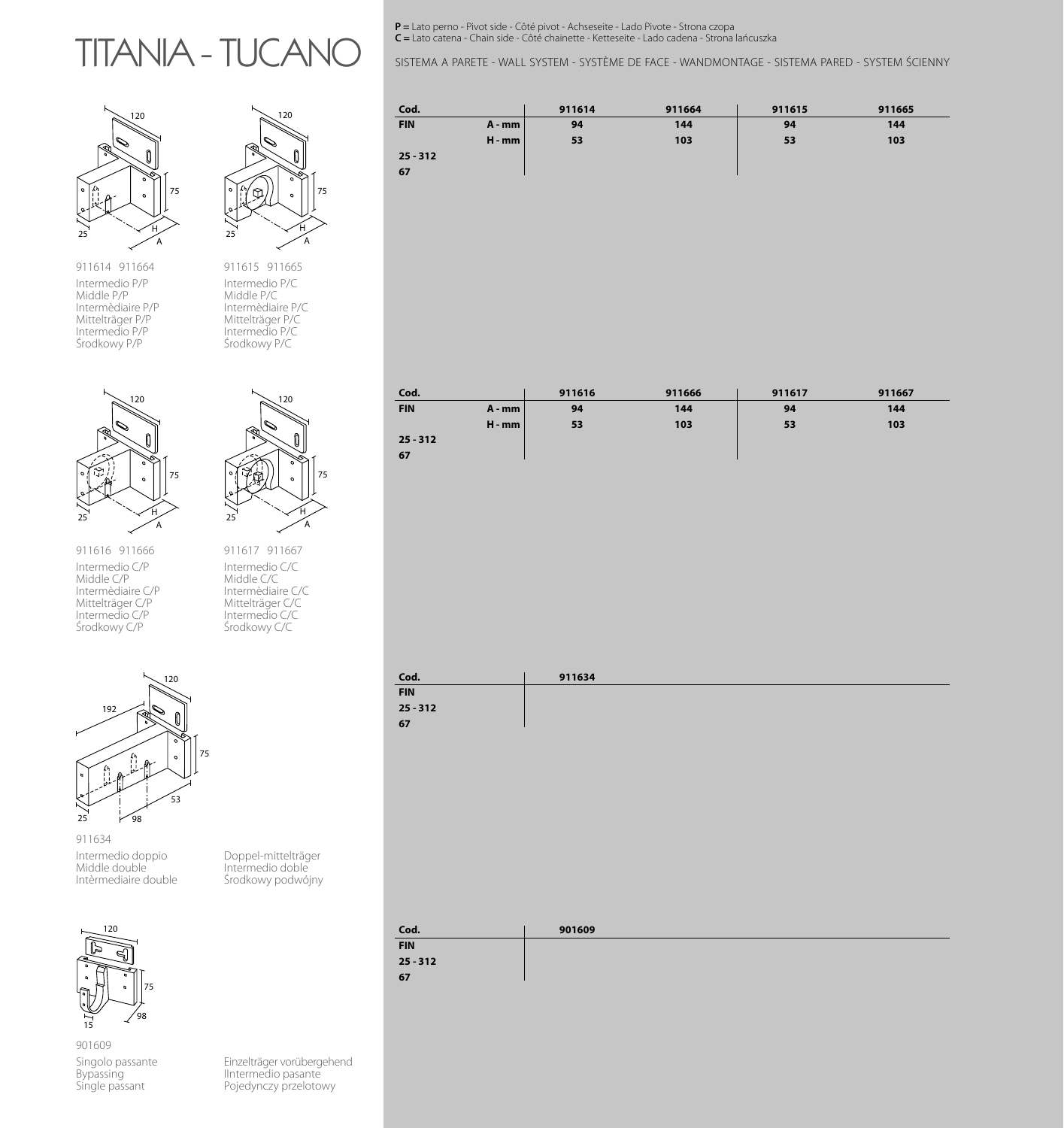

911698 911699 Rosetta P Recess bracket P Naissance murale P Wandlager P Soporte lateral P Podkładka okrągła P



Rosetta C Recess bracket C Naissance murale C Wandlager C Soporte lateral C Podkładka okrągła C



903674 903675 Angolare interno P/P Inner corner P/P Angle interne P/P Innen-eckenträger P/P Angulo interno P/P Kątownik wewnętrzny P/P



Angolare interno P/C Inner corner P/C Angle interne P/C Innen-eckenträger P/C Angulo interno P/C Kątownik wewnętrzny P/C **P =** Lato perno - Pivot side - Côté pivot - Achseseite - Lado Pivote - Strona czopa **C =** Lato catena - Chain side - Côté chainette - Ketteseite - Lado cadena - Strona lańcuszka

SISTEMA A PARETE - WALL SYSTEM - SYSTÈME DE FACE - WANDMONTAGE - SISTEMA PARED - SYSTEM ŚCIENNY

| Cod.       | 911698SX / DX | 911699SX/DX |
|------------|---------------|-------------|
| <b>FIN</b> |               |             |
| $25 - 312$ |               |             |
| 67         |               |             |
|            |               |             |

| Cod.       | 903674 | 903675 |
|------------|--------|--------|
| <b>FIN</b> |        |        |
| $25 - 312$ |        |        |
| 67         |        |        |



903676 Angolare interno C/P Inner corner C/P Angle interne C/P

Innen-eckenträger C/P Angulo interno C/P Kątownik wewnętrzny C/P



911534 Slalom P/P Slalom P/P Slalom P/P

Slalomträger P/P Slalom P/P Slalom P/P

| <b>FIN</b><br>$25 - 312$ |  |
|--------------------------|--|
|                          |  |
|                          |  |
| 67                       |  |

| Cod.       | 911534SX / DX |
|------------|---------------|
| <b>FIN</b> |               |
| $25 - 312$ |               |
| 67         |               |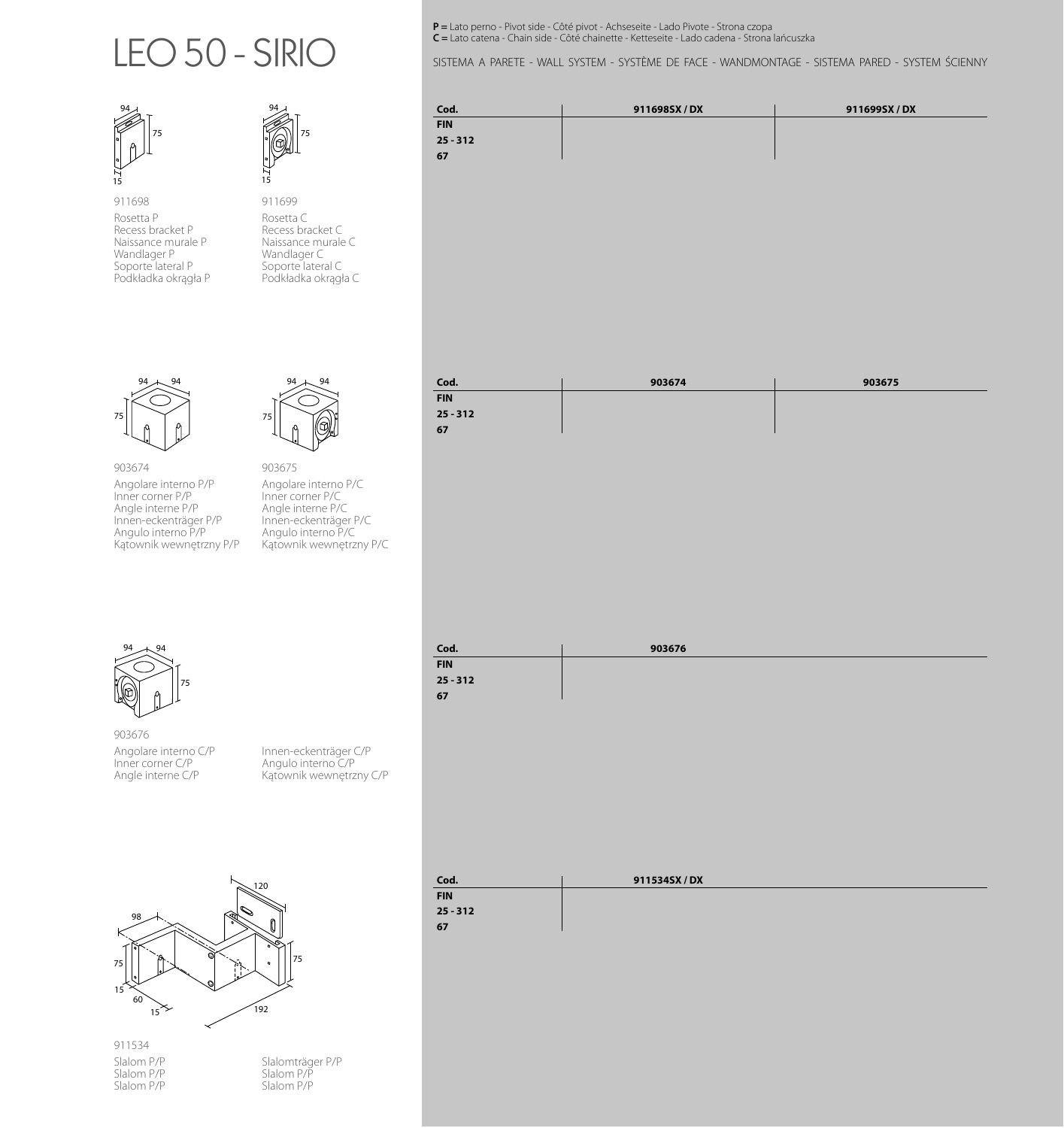



911536 Slalom C/P Slalom C/P Slalom C/P

Slalomträger C/P Slalom C/P Slalom C/P



911537 Slalom C/C Slalom C/C Slalom C/C

Slalomträger C/C Slalom C/C Slalom C/C



911559 Slalom passante Slalom bypassing Slalom passant

Slalomträger vorübergehend Slalom pasante<br>Slalom przelotowy

**P =** Lato perno - Pivot side - Côté pivot - Achseseite - Lado Pivote - Strona czopa **C =** Lato catena - Chain side - Côté chainette - Ketteseite - Lado cadena - Strona lańcuszka

SISTEMA A PARETE - WALL SYSTEM - SYSTÈME DE FACE - WANDMONTAGE - SISTEMA PARED - SYSTEM ŚCIENNY

|       | Cod.                     | 911535SX/DX   |  |
|-------|--------------------------|---------------|--|
|       | <b>FIN</b><br>$25 - 312$ |               |  |
|       | 67                       |               |  |
|       |                          |               |  |
|       |                          |               |  |
|       |                          |               |  |
|       |                          |               |  |
| r P/C |                          |               |  |
|       |                          |               |  |
|       |                          |               |  |
|       | Cod.                     | 911536SX / DX |  |
|       | <b>FIN</b><br>$25 - 312$ |               |  |
|       | 67                       |               |  |
|       |                          |               |  |
|       |                          |               |  |
|       |                          |               |  |
|       |                          |               |  |
| r C/P |                          |               |  |
|       |                          |               |  |
|       |                          |               |  |
|       | Cod.<br><b>FIN</b>       | 911537SX / DX |  |
|       | $25 - 312$<br>$\bf 67$   |               |  |
|       |                          |               |  |
|       |                          |               |  |
|       |                          |               |  |
|       |                          |               |  |
|       |                          |               |  |
| rC/C  |                          |               |  |
|       |                          |               |  |
|       |                          |               |  |
|       | Cod.<br>FIN              | 911559SX / DX |  |
|       | $25 - 312$<br>67         |               |  |
|       |                          |               |  |
|       |                          |               |  |
|       |                          |               |  |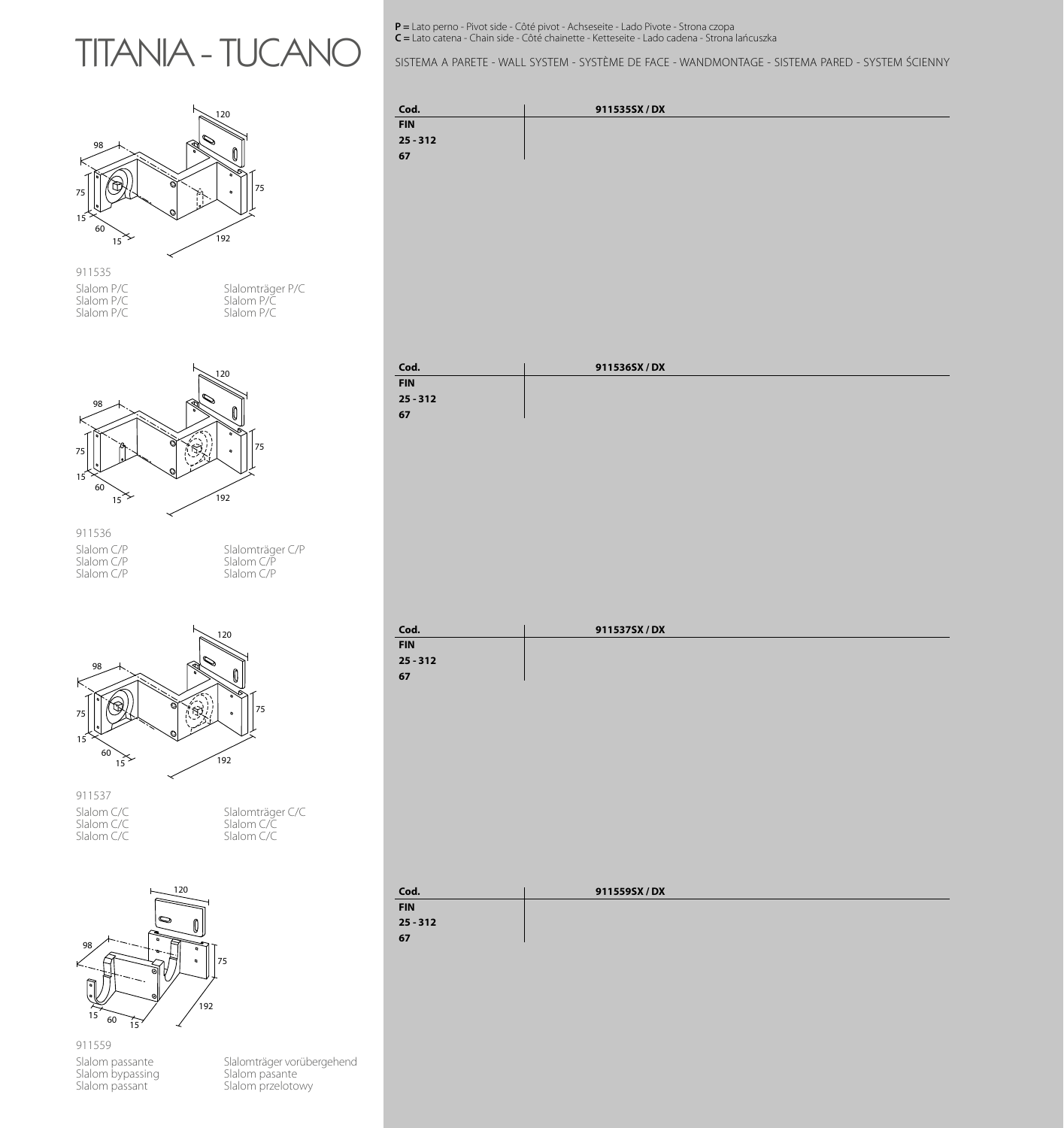

911584 Slalom doppio P/P Double slalom P/P Slalom double P/P

Doppel-slalomträger P/P Slalom doble P/P Slalom podwójny P/P





911718 911719 Rosetta doppia P Double recess bracket P Naissance double P Doppelwandlager P Soporte lateral doble P Podkładka okrągła podwójna P



Double recess bracket C Naissance double C Doppelwandlager C Soporte lateral doble C Podkładka okrągła podwójna C



SISTEMA A PARETE - WALL SYSTEM - SYSTÈME DE FACE - WANDMONTAGE - SISTEMA PARED - SYSTEM ŚCIENNY

**P =** Lato perno - Pivot side - Côté pivot - Achseseite - Lado Pivote - Strona czopa **C =** Lato catena - Chain side - Côté chainette - Ketteseite - Lado cadena - Strona lańcuszka

**Cod. 911584SX / DX**

**FIN 25 - 312**

| Cod.       | 911718SX / DX | 9117195SX/DX |
|------------|---------------|--------------|
| <b>FIN</b> |               |              |
| $25 - 312$ |               |              |
| 67         |               |              |

SISTEMAASOFFITTO-CEILINGSYSTEM-SYSTÈMEPLAFOND-DECKENMONTAGE-SISTEMATECHO-SYSTEMSUFITOWY

| Cod.       | 911428SX / DX | 911429SX/DX |
|------------|---------------|-------------|
| <b>FIN</b> |               |             |
| $25 - 312$ |               |             |
| 67         |               |             |



911428 911429 Lato perno Pivot side Côté pivot Träger Achseseite Lado pivote Strona czopa



Lato catena Chain side Côté chainette Träger Ketteseite Lado cadena Strona łańcuszka



911468 911469 Doppio P/P Double P/P Double P/P Doppelträger P/P Doble P/P Podwójny P/P



Doppio C/C Double C/C Double C/C Doppelträger C/C Doble C/C Podwójny C/C

| Cod.       | 911468SX / DX | 911469SX/DX |
|------------|---------------|-------------|
| <b>FIN</b> |               |             |
| $25 - 312$ |               |             |
| 67         |               |             |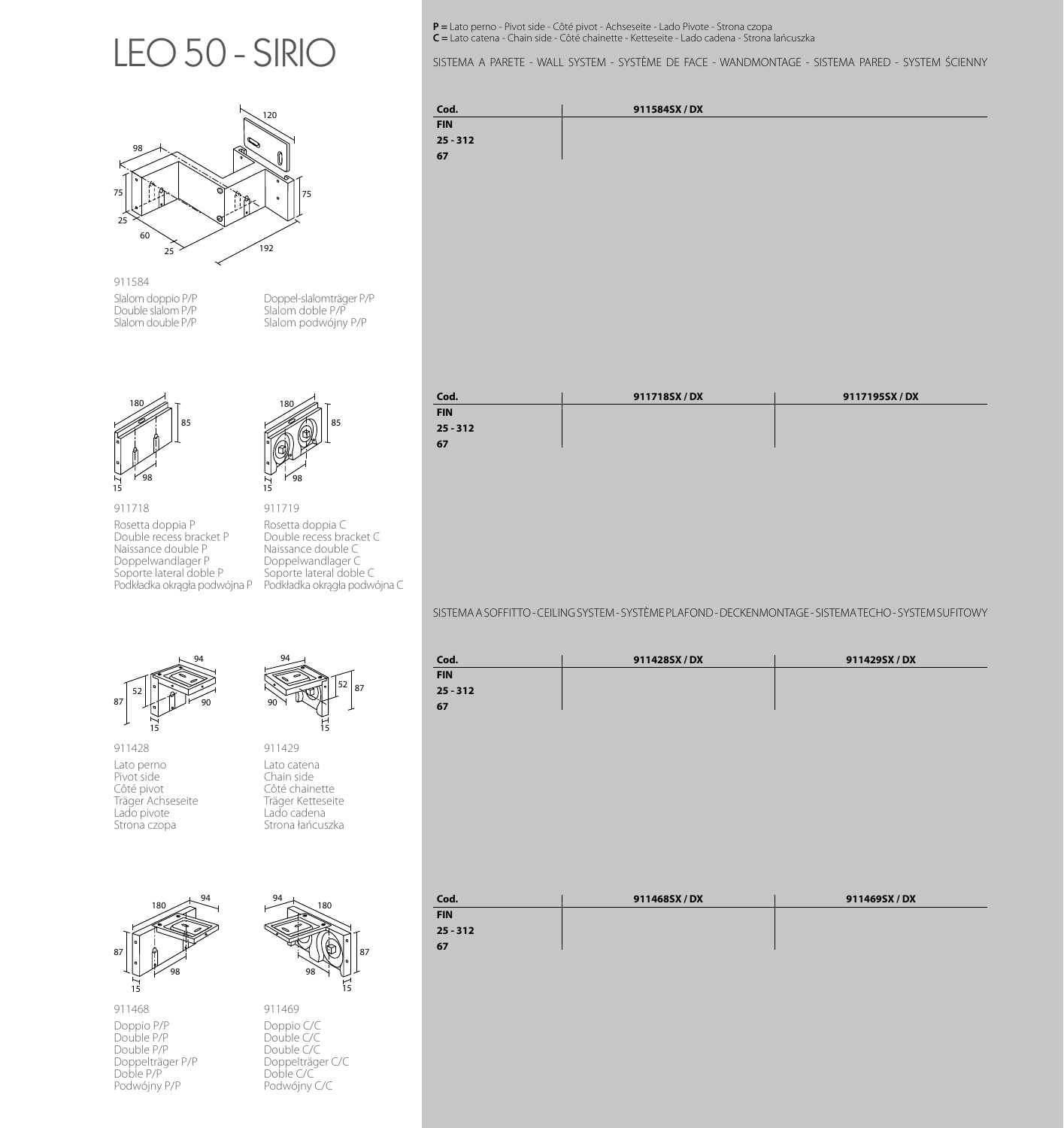# TITANIA- TUCANO



911624 911625 Intermedio P/P Middle P/P Intermèdiaire P/P Mittelträger P/P Intermedio P/P Środkowy P/P



Intermedio P/C Middle P/C Intermèdiaire P/C Mittelträger P/C Intermedio P/C Środkowy P/C



911626 911627 Intermedio C/P Middle C/P Intermèdiaire C/P Mittelträger C/P Intermedio C/P Środkowy C/P



Intermedio C/C Middle C/C Intermèdiaire C/C Mittelträger C/C Intermedio C/C Środkowy C/C



**Cod. 911644 901659**



Intermedio doppio P/P Middle double P/P Intèrmediaire double P/P Doppel-mittelträger P/P Intermedio doble P/P Środkowy podwójny P/P



Middle bypassing Intermèdiaire passant Mittelträger vorübergehend Intermedio pasante Środkowy przelotowy



903685 903686

Angolare interno P/C Inner corner P/C Angle interne P/C Innen-eckenträger P/C Angulo interno P/C Kątownik wewnętrzny P/C



 $94 + 94$ 

Angolare interno C/P Inner corner C/P Angle interne C/P Innen-eckenträger C/P Angulo interno C/P Kątownik wewnętrzny C/P

87

Intermedio passante

**FIN 25 - 312 67**

| Cod.       | 903685 | 903686 |
|------------|--------|--------|
| <b>FIN</b> |        |        |
| $25 - 312$ |        |        |
| 67         |        |        |

**P =** Lato perno - Pivot side - Côté pivot - Achseseite - Lado Pivote - Strona czopa **C =** Lato catena - Chain side - Côté chainette - Ketteseite - Lado cadena - Strona lańcuszka

SISTEMA A PARETE - WALL SYSTEM - SYSTÈME DE FACE - WANDMONTAGE - SISTEMA PARED - SYSTEM ŚCIENNY

| 911624 | 911625 |
|--------|--------|
|        |        |
|        |        |
|        |        |
|        |        |
|        |        |
|        |        |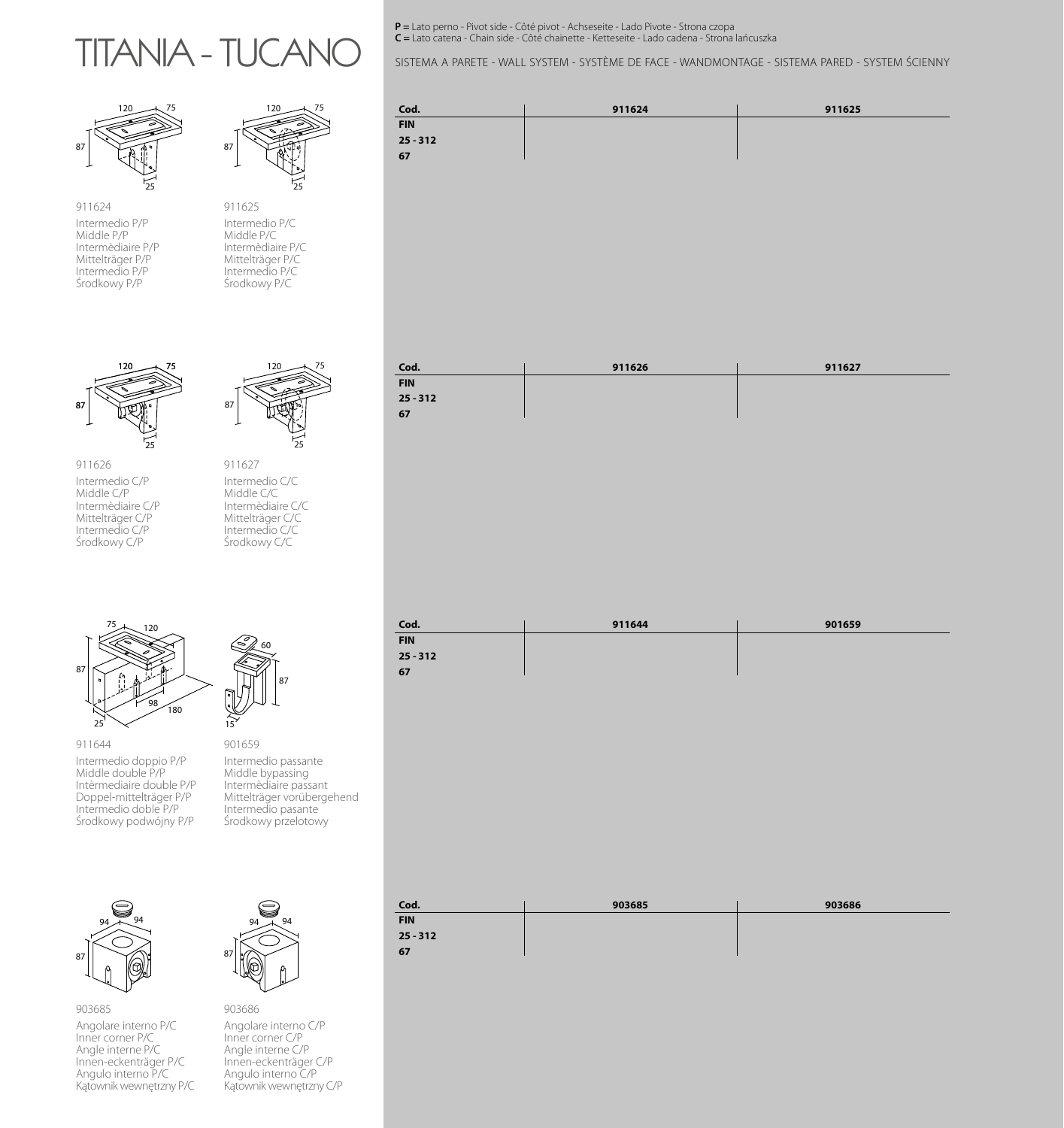



903724 903684 Angolare esterno P/P Outer corner P/P Angle extèrne P/P Aussen-eckenträger P/P Ángulo externo P/P Kątownik zewnętrzny P/P

15

60

911544 Slalom P/P Slalom P/P Slalom P/P

 $15$ 

98



87

Slalomträger P/P Slalom P/P Slalom P/P

180

90



SISTEMAASOFFITTO-CEILINGSYSTEM-SYSTÈMEPLAFOND-DECKENMONTAGE-SISTEMATECHO-SYSTEMSUFITOWY

| Cod.       | 903724 | 903684 |
|------------|--------|--------|
| <b>FIN</b> |        |        |
| $25 - 312$ |        |        |
| 67         |        |        |
|            |        |        |

| Cod.       | 911544 |
|------------|--------|
| <b>FIN</b> |        |
| $25 - 312$ |        |
| 67         |        |



911545 Slalom P/C Slalom P/C Slalom P/C





911546 Slalom C/P Slalom C/P Slalom C/P

Slalomträger C/P Slalom C/P Slalom C/P

| Cod.       | 911545 |  |
|------------|--------|--|
| <b>FIN</b> |        |  |
| $25 - 312$ |        |  |
| 67         |        |  |

| Cod.       | 911546 |
|------------|--------|
| <b>FIN</b> |        |
| $25 - 312$ |        |
| 67         |        |